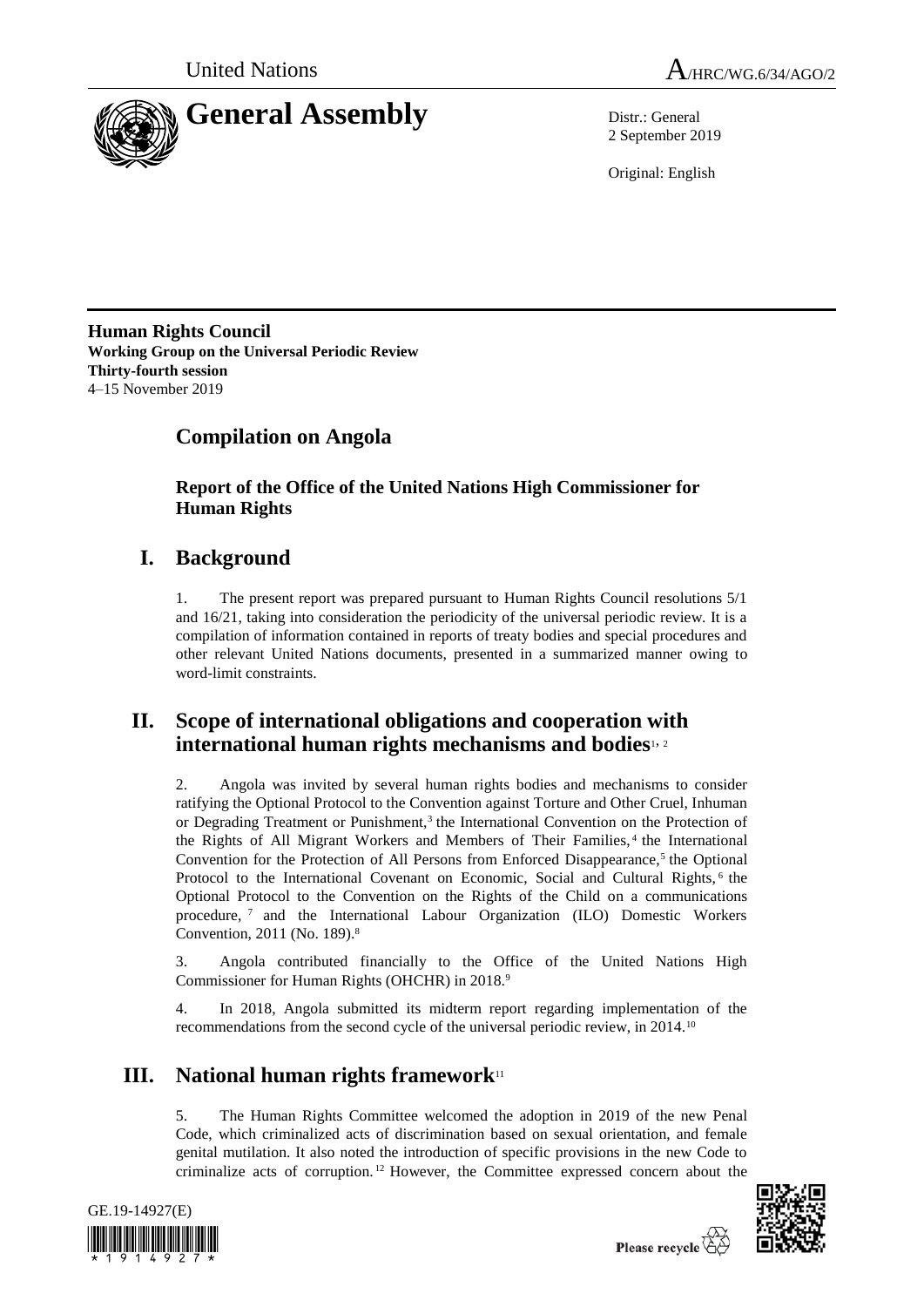criminalization in the new Code of the voluntary termination of pregnancy in all but a few circumstances, with penalties ranging from two to eight years of imprisonment, and about the existence of defamation provisions, which might be used to silence dissent and penalize statements made by members of the media.<sup>13</sup>

6. In 2019, the Independent Expert on protection against violence and discrimination based on sexual orientation and gender identity applauded the State's decision to decriminalize same-sex relations by eliminating in the new Penal Code a previous provision on "vices against nature" and reportedly adopting provisions outlawing discrimination on the basis of sexual orientation.<sup>14</sup>

7. The Human Rights Committee expressed concern about the limited mandate and inadequate financial resources currently allocated to the Office of the Ombudsman. Angola should expedite the adoption of the legal framework required for the Office of the Ombudsman to effectively comply with the principles relating to the status of national institutions for the promotion and protection of human rights (the Paris Principles), and ensure that the Office was given the necessary resources to fulfil its mandate throughout the country.<sup>15</sup> The Committee on Economic, Social and Cultural Rights, the Committee on the Elimination of Discrimination against Women, the Committee on the Rights of the Child and the Special Rapporteur on the human rights of migrants made related recommendations.<sup>16</sup>

8. The Special Rapporteur on migrants recommended that Angola establish a national preventive mechanism to undertake regular unannounced visits to all places of deprivation of liberty. <sup>17</sup> The Human Rights Committee stated that Angola should establish an independent mechanism to investigate all allegations of torture.<sup>18</sup>

## **IV. Implementation of international human rights obligations, taking into account applicable international humanitarian law**

## **A. Cross-cutting issues**

#### **1. Equality and non-discrimination**<sup>19</sup>

9. The Human Rights Committee reiterated its concern that Angola had not yet adopted a general law on equality and non-discrimination and stated that it should take the necessary measures to enact comprehensive legislation providing full and effective protection against discrimination in all spheres and containing a comprehensive list of prohibited grounds of discrimination. <sup>20</sup> The Committee on the Elimination of Discrimination against Women recommended that Angola adopt a comprehensive definition of discrimination against women.<sup>21</sup>

10. The Human Rights Committee stated that Angola should take measures to effectively protect indigenous peoples, foreign nationals, persons living with HIV/AIDS, persons with disabilities, persons with albinism and lesbian, gay, bisexual and transgender persons and safeguard their fundamental rights, while ensuring that all cases of discrimination were duly addressed; and to carry out broad education and awareness-raising campaigns that promoted equality, tolerance and respect for diversity.<sup>22</sup>

#### **2. Development, the environment, and business and human rights**<sup>23</sup>

11. The Committee on the Rights of the Child recommended that Angola establish and implement regulations to ensure that the business sector complied with international and national human rights, labour, environmental and other standards, particularly with regard to children's rights; and establish a clear regulatory framework for the industries operating in the State, in particular the oil, gas, diamond, fishing and farming industries, to ensure that their activities did not endanger environmental and other standards.<sup>24</sup>

12. The United Nations Children's Fund (UNICEF) stated that during 2017, Angola had continued to be affected by natural and human-made disasters including floods, droughts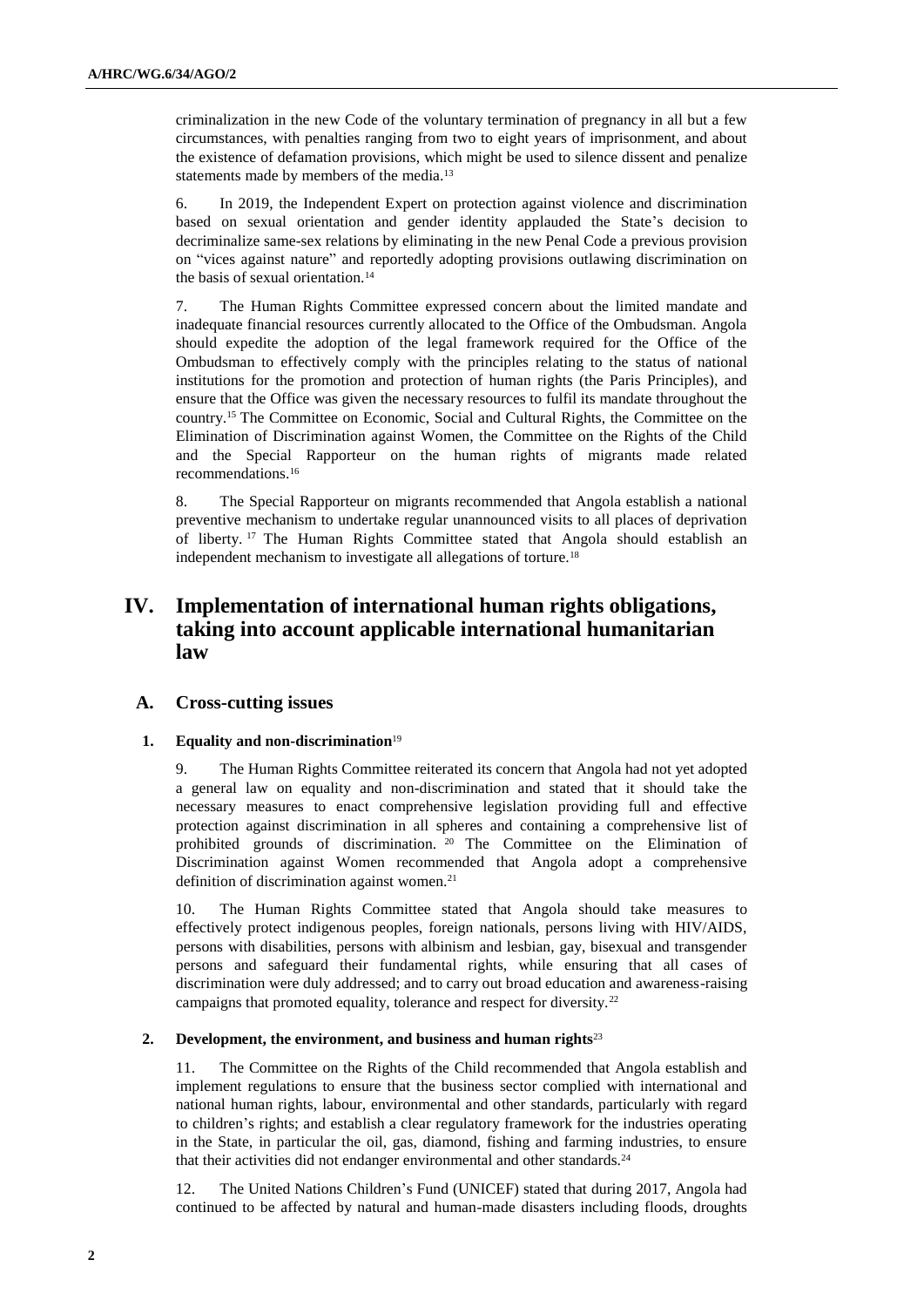and disease outbreaks, noting that droughts related to the El Niño phenomenon had left 756,000 people in need of food assistance.<sup>25</sup>

## **B. Civil and political rights**

## **1. Right to life, liberty and security of person**<sup>26</sup>

13. The Committee on the Rights of the Child expressed concern that there were still landmines in all 18 provinces of Angola, in particular in rural areas, and that there had been 44 mine casualties in 2016, of whom 30 were children.<sup>27</sup> The Committee recommended that Angola intensify its efforts to protect children against landmines, including by carrying out military, commercial and humanitarian mine clearance programmes, programmes for mine awareness and physical rehabilitation of child victims, and seek technical assistance and cooperation from appropriate international agencies.<sup>28</sup>

14. The Human Rights Committee expressed concern that Angola had not yet succeeded in adequately reducing the large quantities of small arms illegally possessed by residents, and indicated that it should strengthen efforts to collect small arms held by the population and reduce insecurity in its territory.<sup>29</sup>

15. The Committee noted that the legal framework regulating the maintenance of public order, in particular the National Police Discipline Regulations of 1996, was not in line with international standards. It also expressed concern about credible reports that excessive force was often used by law enforcement officers, especially during demonstrations, which had resulted in injuries and deaths. Angola should ensure that the principles of necessity and proportionality in the use of force were adequately reflected in legislation and policies and complied with in practice.<sup>30</sup>

16. The Committee expressed concern about reports of torture and ill-treatment by the police or security forces during arrests, in police stations during interrogation, as well as in other detention facilities. Angola should review its legislative framework to ensure that the act of torture defined in the Penal Code was in full compliance with article 7 of the International Covenant on Civil and Political Rights; and ensure that all suspected cases of torture or ill-treatment were thoroughly investigated and that the alleged perpetrators were prosecuted.<sup>31</sup>

17. The Committee expressed concern at the lack of information provided by the State regarding alleged cases of arbitrary arrests and detentions, incommunicado detention and detention in military custody, in particular of sympathizers with the Front for the Liberation of the Cabinda Enclave, as well as human rights activists. The Committee encouraged Angola to take appropriate measures to ensure that no one under its jurisdiction was subject to arbitrary arrest or detention and incommunicado detention; and ensure that detained persons enjoyed all legal guarantees, in compliance with articles 9 and 14 of the Covenant.<sup>32</sup>

18. While noting the measures taken to reduce overcrowding and improve conditions of detention, the Committee expressed concern about reports that prisons remained overcrowded, in part because of the large number of detainees awaiting trial, and that the conditions of detention were extremely harsh, particularly with regard to access to food, sanitation and health care. Angola should effectively implement measures to reduce overcrowding, in particular through the promotion of alternatives to detention; ensure that pretrial detention was used solely as an exceptional measure; and ensure that detention conditions in all facilities met the United Nations Standard Minimum Rules for the Treatment of Prisoners (the Nelson Mandela Rules).<sup>33</sup> In 2017, Angola pledged to adhere to the Nelson Mandela Rules.<sup>34</sup>

#### **2. Administration of justice, including impunity, and the rule of law**<sup>35</sup>

19. The Human Rights Committee remained concerned about reports claiming persistent shortcomings in the administration of justice, particularly the lack of independence of the judiciary and the insufficient number of trained judges, prosecutors and lawyers. <sup>36</sup> The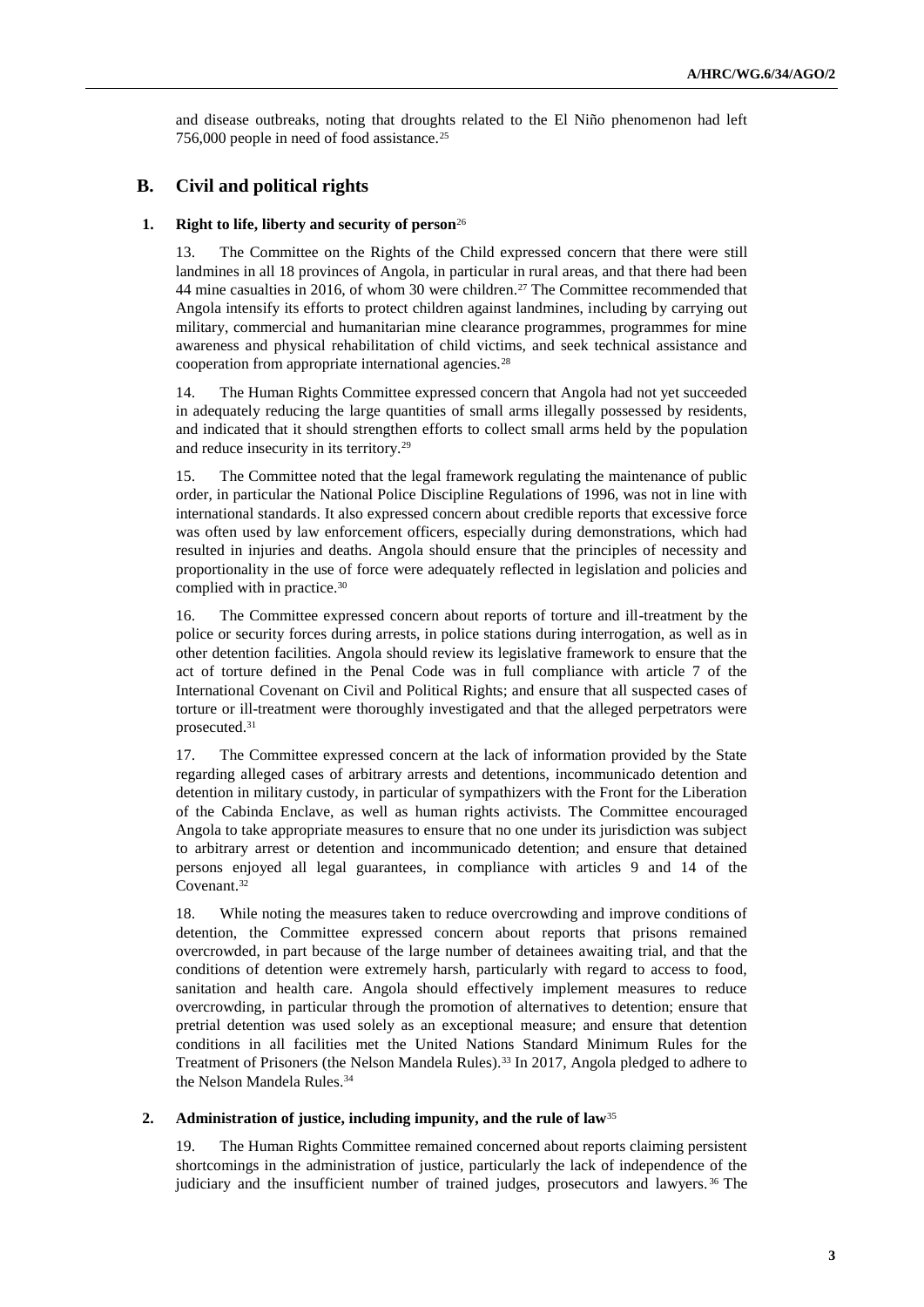Committee on the Rights of the Child remained concerned that about 95 per cent of the State's lawyers were concentrated in the capital.<sup>37</sup>

20. The Human Rights Committee stated that Angola should strengthen the independence of the judiciary and the prosecution service, intensify its efforts to eliminate corruption in the judiciary, continue efforts to increase the number of trained judges, prosecutors and lawyers, and accelerate implementation of the judicial reform with a view to ensuring that the newly established tribunals and courts (municipal and provincial) were fully staffed and operational.<sup>38</sup> The Committee on Economic, Social and Cultural Rights reiterated its recommendation that Angola intensify its efforts to improve the administration of justice, in particular regarding access to justice, availability of legal aid, resources allocated to the justice system and capacity-building.<sup>39</sup>

21. The Committee on the Elimination of Discrimination against Women expressed concern that women continued to face multiple barriers to obtaining access to justice. It recommended that Angola provide targeted capacity-building on the Convention on the Elimination of All Forms of Discrimination against Women and women's rights to actors involved in traditional conflict resolution mechanisms, and ensure that all necessary safeguards were provided to prevent violations of the rights enshrined in the Convention by customary judicial mechanisms.<sup>40</sup>

22. While noting the various anti-corruption measures taken by Angola, the Human Rights Committee expressed concern at reports that corruption in the State remained widespread. The Committee stated that Angola should strengthen its efforts to combat corruption and illicit financial flows and reinforce good governance practices, and strengthen the capacity of the prosecution service and law enforcement agencies to combat corruption.<sup>41</sup> The Committee on Economic, Social and Cultural Rights urged Angola to carry out awareness-raising campaigns on the economic and social costs of corruption among politicians, members of parliament, national and local government officials and the population in general.<sup>42</sup>

23. The Committee on the Rights of the Child remained concerned that the juvenile justice system only applied to children up to the age of 16 years, that children at times were tried as adults and at the lack of availability of alternatives to detention. It recommended that Angola ensure that the juvenile justice system applied to children up to 18 years of age and was equipped with adequate human, technical and financial resources.<sup>43</sup>

## **3. Fundamental freedoms and the right to participate in public and political life**<sup>44</sup>

24. The United Nations Educational, Scientific and Cultural Organization (UNESCO) noted that the Press Law, which was part of the social communication legislative package of 2017, gave the Ministry of Social Communication the authority to oversee how media organizations carried out editorial decisions, and to fine or suspend the activities of violators. It also criminalized the publication of a text or image that was "offensive to individuals", punishable under the Penal Code as defamation and slander, with fines. UNESCO also noted that the new Press Law enabled the Government to control information posted on social media or elsewhere online.<sup>45</sup>

25. The Human Rights Committee expressed concern at reports that the Angolan media was largely controlled by the Government and the Movimento Popular de Libertação de Angola. It was also concerned at reports that the social communication legislative package had been approved with minimal debate, despite opposition from the journalists' union and others, and that it actually limited freedom of expression.<sup>46</sup>

26. The Committee stated that Angola should ensure that all provisions of its legislation were brought into conformity with article 19 of the Covenant, and protect journalists and the media against any form of undue interference, harassment and attack and promptly investigate all such attacks. <sup>47</sup> UNESCO recommended that Angola decriminalize defamation and place it within a civil code that was in accordance with international standards.<sup>48</sup>

27. While noting the Constitutional Court decision of July 2017 declaring Presidential decree No. 74/15 on the regulation of non-governmental organizations to be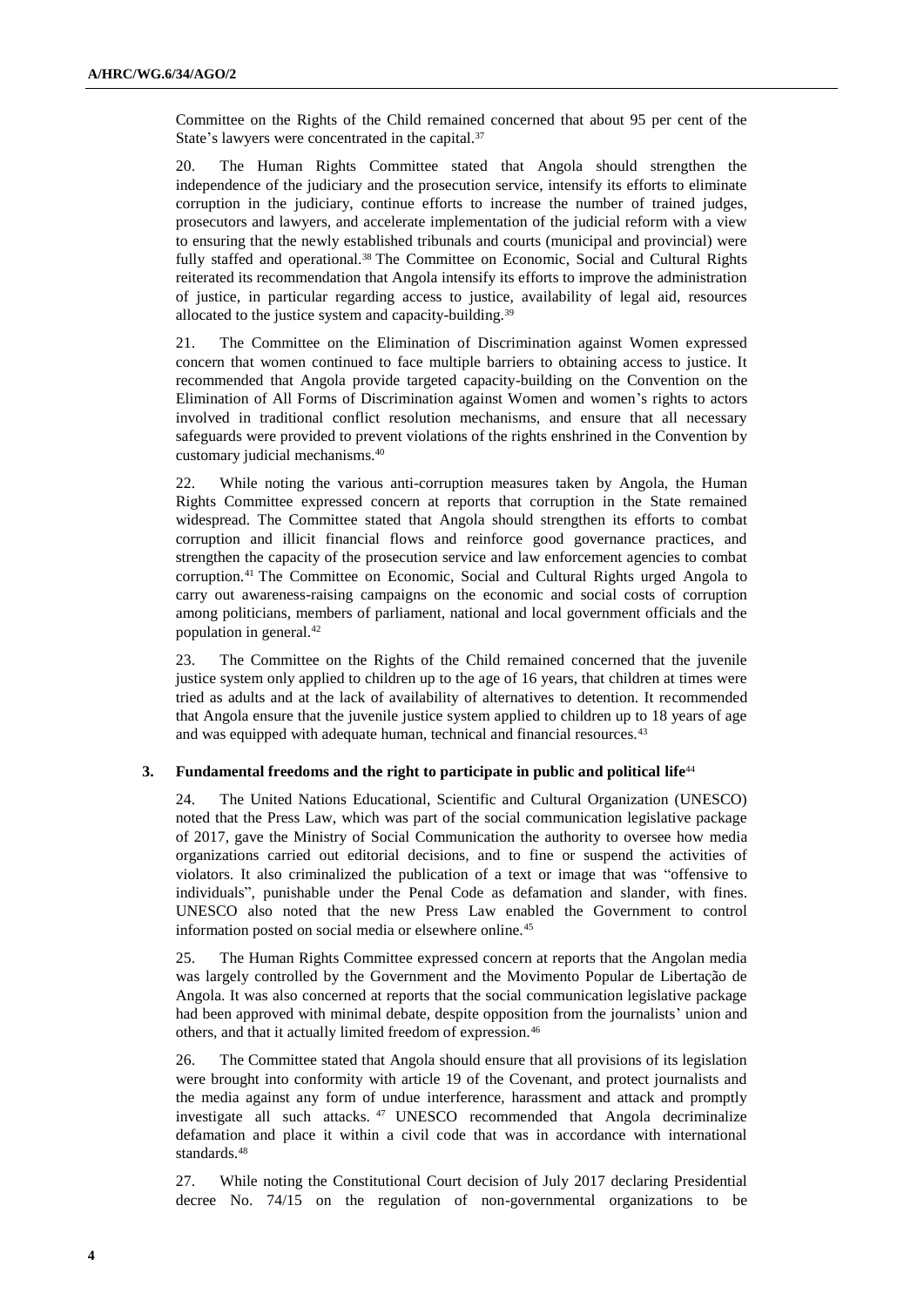unconstitutional, the Human Rights Committee expressed concern at reports of delays in registration of non-governmental organizations and about pressures brought to bear against those that raised sensitive political issues.<sup>49</sup>

28. The Committee expressed concern about the alleged use of excessive force, including the use of dogs, intimidation and arbitrary detention, against peaceful protesters, and recommended that Angola ensure that all restrictions on peaceful demonstrations that were not strictly necessary and proportional within the meaning of article 21 of the Covenant were lifted.<sup>50</sup>

## **4. Prohibition of all forms of slavery**<sup>51</sup>

29. The Committee on the Elimination of Discrimination against Women and the Human Rights Committee expressed concern at the protracted delay in the adoption of a plan of action to combat trafficking in persons, and recommended that Angola: expedite the adoption of the national plan of action to combat trafficking in persons and allocate adequate resources for its implementation; and enforce anti-trafficking legislation by conducting gender-sensitive investigations and ensuring the prosecution and punishment of perpetrators, including public officials, who were complicit in trafficking and the exploitation of women and girls in prostitution.<sup>52</sup>

## **C. Economic, social and cultural rights**

## **1. Right to work and to just and favourable conditions of work**<sup>53</sup>

30. The Committee on Economic, Social and Cultural Rights expressed concern about the high unemployment rate, especially among youth and in rural areas, and that the economic growth witnessed in recent years had not generated sufficient employment opportunities. The Committee recommended that Angola intensify its efforts towards diversification of the economy, with a view to creating a sustainable economy that was resilient to shocks, and pay due consideration to those groups and individuals that were more vulnerable to unemployment.<sup>54</sup>

31. The Committee noted the adoption in 2015 of the new Labour Law, which regulated the participation of children aged 14–16 years in light work, but expressed concern that the new law lacked implementation mechanisms and that child labour, including in its worst forms, was still prevalent, especially in the informal economy. <sup>55</sup> The Committee recommended that Angola take immediate measures to adopt implementation mechanisms for the new Labour Law, and ensure that the labour rights of all workers were protected.<sup>56</sup>

32. The Human Rights Committee stated that Angola should take all necessary measures to eliminate forced labour and all forms of child labour exploitation, in particular in the mining sector, including by increasing the capacity of labour inspectors and allocating appropriate resources to labour inspection.<sup>57</sup>

33. The Committee on Economic, Social and Cultural Rights remained concerned about the concentration of the labour force, notably women, in the informal economy, which was characterized by poor working conditions, including low salaries and a lack of labour rights and social protection coverage. It recommended that Angola redouble its efforts to gradually decrease the number of workers in the informal economy by integrating them in the formal labour force, and give priority to the extension of social protection coverage to workers in the informal economy.<sup>58</sup> The Committee on the Elimination of Discrimination against Women recommended that Angola adopt a gender-sensitive and adequately resourced employment policy.<sup>59</sup>

### **2. Right to social security**

34. The Committee on Economic, Social and Cultural Rights noted the existence of conditional cash transfer programmes but expressed concern that Angola still lacked a universal social protection system. It recommended that Angola step up its efforts to develop a social security system that would guarantee coverage and appropriate benefits for all workers and non-contributory benefits to all disadvantaged persons and families so that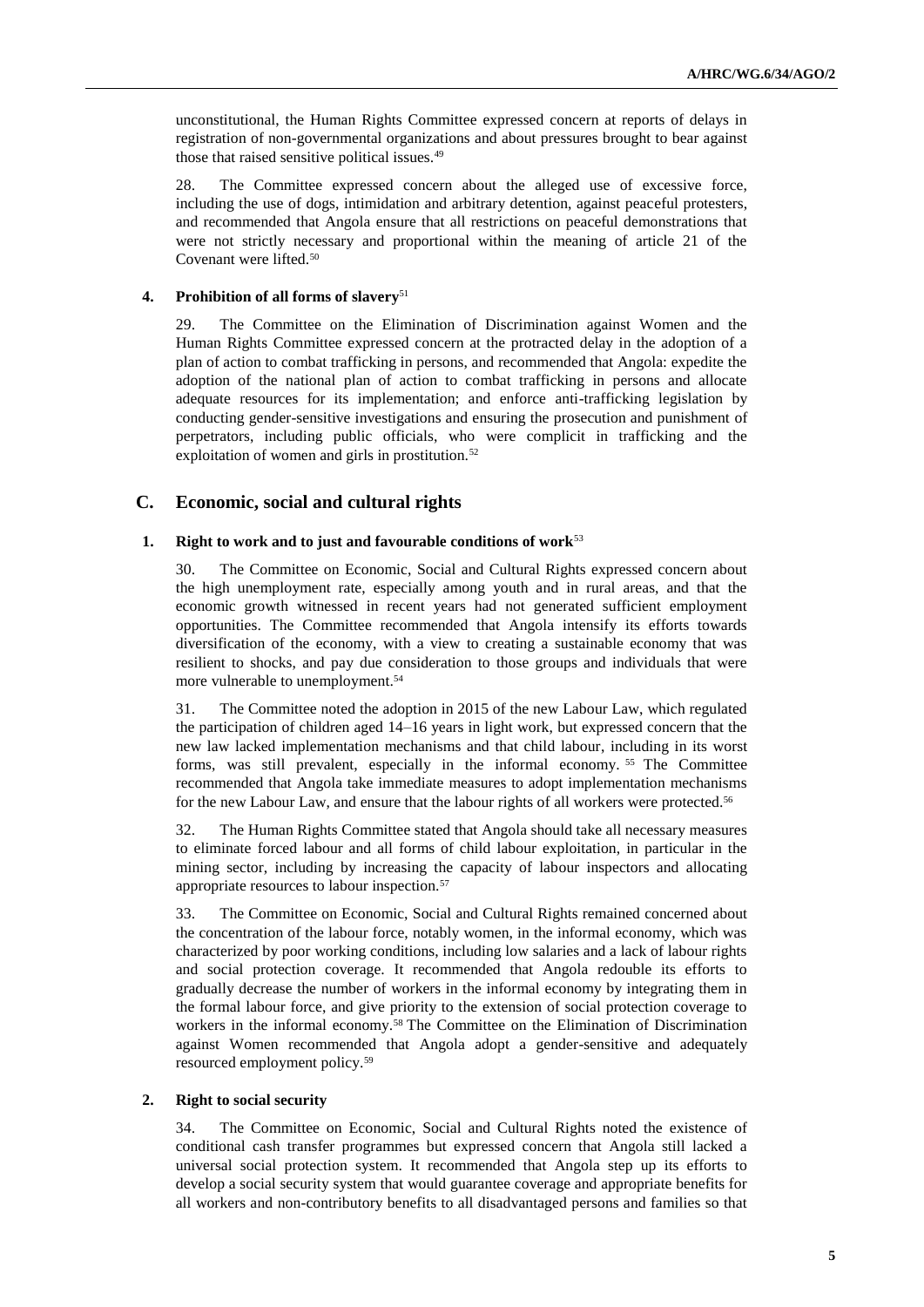they were able to enjoy an adequate standard of living, and that it should seek, if necessary, technical assistance from ILO.<sup>60</sup>

## **3. Right to an adequate standard of living**<sup>61</sup>

35. The Committee on Economic, Social and Cultural Rights remained concerned that a large proportion of the State's population still lived in poverty, including extreme poverty. The Committee was also concerned about the persistence of high social inequalities and that poverty-reduction programmes had had limited impact. It urged Angola to ensure that economic growth was prioritized to decrease poverty, and recommended that it develop specific strategies to address social inequalities and that, as a matter of priority, it increase its efforts and take targeted measures to combat poverty among marginalized and disadvantaged groups and individuals.<sup>62</sup>

36. Noting that Angola had tightened public spending owing to an economic downturn, the Committee on the Rights of the Child recommended that Angola ensure that gains realized from its economic growth, in particular the benefits from oil, gas and diamond industry revenues, were directed towards poverty reduction, especially among children.<sup>63</sup>

37. The Committee on the Elimination of Discrimination against Women expressed concern about the high rate of poverty among rural women, and recommended that Angola strengthen efforts towards the economic empowerment of all rural women, including by reinforcing the provision of microcredits and enhancing skills development.<sup>64</sup>

38. The Committee on Economic, Social and Cultural Rights recommended that Angola adopt a framework law on the right to food and collect disaggregated data on the prevalence of hunger and under- and malnutrition.<sup>65</sup>

39. The United Nations Human Settlements Programme (UN-Habitat) noted the implementation of the National Housing and Urban Development Programme. It indicated, nonetheless, that housing remained unaffordable for the vast majority of the population and that the biggest challenges were linked with the improvement of informal settlements, or alleviating poverty and health and social problems within those areas.<sup>66</sup> The Committee on Economic, Social and Cultural Rights called on Angola to adopt and implement a rightsbased housing policy aimed at enabling disadvantaged and marginalized groups and individuals to access housing.<sup>67</sup>

40. The Committee on Economic, Social and Cultural Rights expressed concern about the persistence of forced evictions in the State, including from informal settlements and in the context of development projects, without the necessary procedural guarantees or the provision of alternative housing or adequate compensation.<sup>68</sup>

41. UN-Habitat indicated that just 53 per cent of households in Angola had access to appropriate drinking water sources, 67 per cent of which were in urban areas and 32 per cent in rural areas.<sup>69</sup> The Committee on the Rights of the Child expressed serious concern that progress on equitable access to sources of water and sanitation across the provinces had not been achieved, and urged the State to expand the community water management model in villages and peri-urban areas.<sup>70</sup> UNICEF stated that in order to meet target 6.2 of the Sustainable Development Goals, on sanitation, Angola would need operational strategies, strengthened institutional arrangements, adequate resources and expanded and accelerated collaboration with stakeholders.<sup>71</sup>

## **4. Right to health**<sup>72</sup>

42. The Committee on Economic, Social and Cultural Rights expressed concern that access to health services, especially in rural areas, remained inadequate, owing in part to the insufficient resources allocated to the health sector, and recommended that Angola strengthen its efforts to ensure universal access to basic health-care services, including by allocating increased resources to the health sector while paying particular attention to improving infrastructure and increasing health-care facilities supported by qualified medical personnel in rural areas.<sup>73</sup>

43. The Committee on the Elimination of Discrimination against Women expressed concern about the criminalization of abortion in certain cases; the persistently high rate of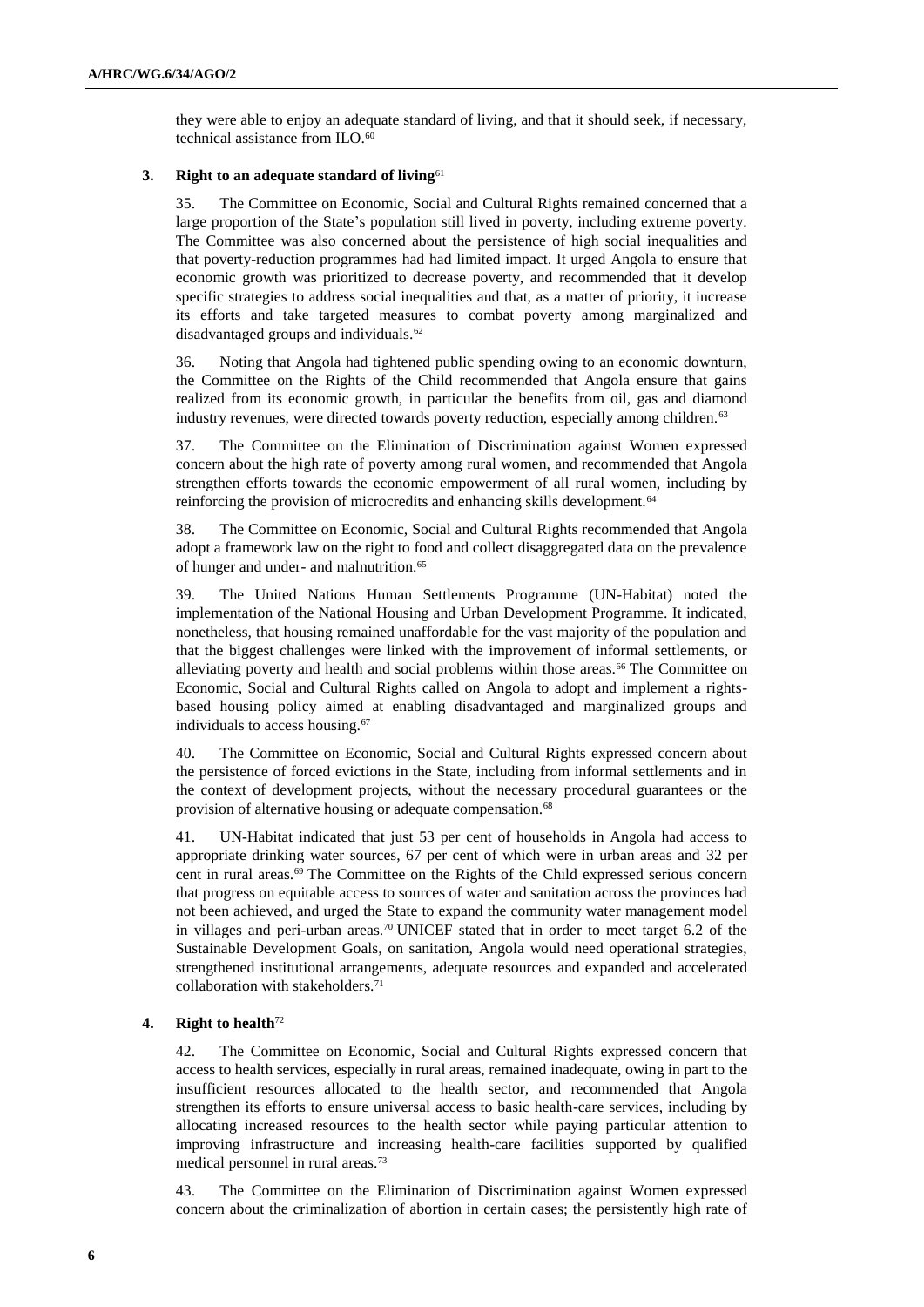maternal mortality, which might be attributed, inter alia, to unsafe abortion and to the fact that 22.8 per cent of deliveries occurred at home; and the overall high fertility rates, in particular among adolescent girls.<sup>74</sup>

44. The Committee recommended that Angola, in line with targets of 3.1 and 3.7 of the Sustainable Development Goals: amend the Penal Code to decriminalize abortion in all cases and to legalize it, at least, in cases of rape, incest, severe fetal impairment and risk to the health or life of the pregnant woman; strengthen efforts to enhance access for women to inclusive health-care services and affordable medical assistance by trained personnel, in particular in rural areas; and ensure that all women and girls had access to affordable and modern forms of contraception.<sup>75</sup>

45. The Committee on the Rights of the Child recommended that Angola effectively implement existing programmes aimed at reducing child mortality and morbidity rates, including by improving the skills of midwives and adopting quality standards for maternal and newborn care.<sup>76</sup>

46. UNICEF noted that malaria remained the main cause of child mortality in Angola, combined with diarrhoea and acute respiratory infection and malnutrition.<sup>77</sup> The Committee on the Rights of the Child expressed serious concern that undernutrition was prevalent in Angola, with chronic undernutrition (stunting) of children under 5 years of age having increased to 38 per cent in the period 2015–2016 from 29 per cent in 2007, and that undernutrition was associated with 45 per cent of child deaths. <sup>78</sup> The Committee recommended that Angola allocate sufficient resources for the implementation of the National Nutrition Strategy and step up the provision of malaria prevention and treatment in affected areas.<sup>79</sup>

47. The Committee recommended that Angola allocate sufficient financial, human and technical resources to the National Institute for the Fight against AIDS and expedite the operationalization of the Provincial Committees for the Fight against AIDS and Major Endemic Diseases.<sup>80</sup>

48. The Committee expressed concern at the low rate of full immunization coverage of children, which stood at just 31 per cent, and recommended that Angola make all efforts to achieve the goal of full immunization coverage for children.<sup>81</sup>

#### **5. Right to education**<sup>82</sup>

49. UNESCO indicated that education spending was just 2.3 per cent of gross domestic product (GDP) and stated that Angola should aim to ensure that gains realized from economic growth, in particular the benefits from oil, gas and diamond industry revenues, were channelled into education.<sup>83</sup> UNESCO recommended that Angola increase spending on education to reach the Education 2030 Framework for Action target of 4–6 per cent of GDP and 15–20 per cent of total expenditure.<sup>84</sup>

50. The Committee on Economic, Social and Cultural Rights expressed concern about the low enrolment rates at all school levels, about the high dropout rates, particularly among girls, and about the limited access to quality education in rural areas.<sup>85</sup> UNESCO noted that completion rates in 2015 indicated high levels of dropout, with only 60 per cent of students completing primary school, 36 per cent completing lower secondary school and 19 per cent completing upper secondary school.<sup>86</sup>

51. The Committee on Economic, Social and Cultural Rights recommended that Angola intensify its efforts to ensure universal access to free compulsory education and develop specific strategies to address the high dropout rates.<sup>87</sup> The Committee on the Rights of the Child recommended that Angola address the reported root causes of children dropping out of school, such as a lack of teachers, poor teaching quality, insufficient access to educational materials, lack of water and sanitation and overcrowded schools.<sup>88</sup>

52. UNESCO noted that the gender gap had been closing at the primary level but remained an issue of concern at the secondary level, particularly in rural areas. Adolescent pregnancies led to high dropout rates among girls, and Angola currently lacked a clear policy for re-entry or a law to protect pregnant girls' right to education. <sup>89</sup> UNESCO recommended that Angola give special attention to the reported reasons for girls dropping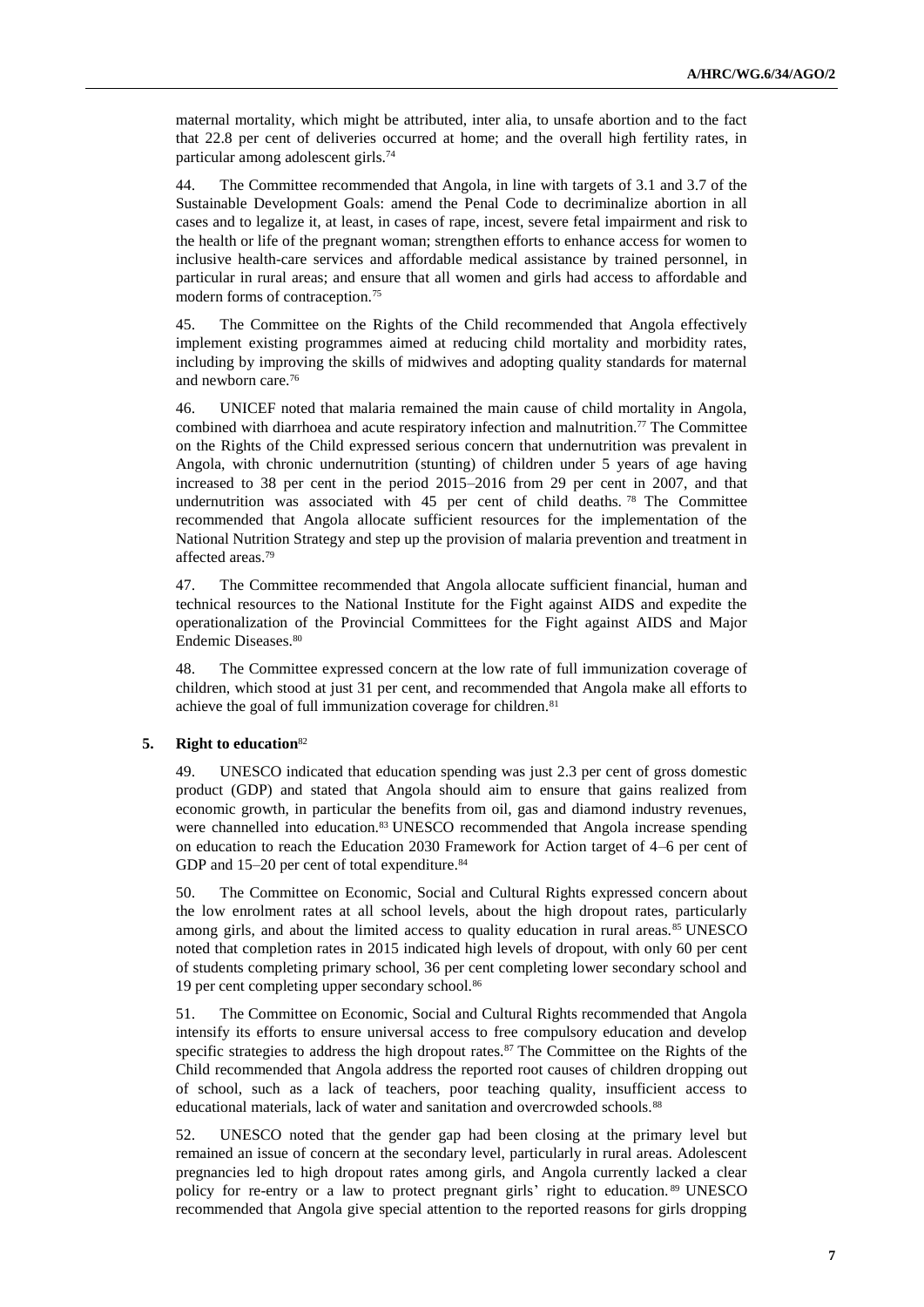out of school more often than boys, such as gender-based violence, child marriage and teenage pregnancy.<sup>90</sup>

53. UNESCO stated that schools were few and sometimes completely absent in regions where indigenous peoples resided, and that for the San minority, language was an added barrier to learning.<sup>91</sup> UNESCO recommended that Angola intensify its efforts to improve equal access to education for all, especially vulnerable groups such as women and girls, minorities, nomadic populations, children with special needs and those in rural areas.<sup>92</sup> The Committee on the Elimination of Discrimination against Women recommended that Angola increase the budget allocated to the construction of additional schools, in rural areas in particular.<sup>93</sup>

## **D. Rights of specific persons or groups**

## **1. Women**<sup>94</sup>

54. While noting the information provided by the State that its legislation did not discriminate against women in matters of inheritance, the Committee on the Elimination of Discrimination against Women remained concerned that customary law continued to be discriminatory towards women and girls in such matters, and recommended that Angola ensure equality in land acquisition and retention, including through succession, in customary and statutory law, and that it facilitate access for women to justice to contest cases of unequal distribution of land.<sup>95</sup>

55. The Committee remained concerned about the low representation of women in decision-making positions, illustrated by the 11.1 per cent representation of women among provincial governors and the negative trend in the representation of women in parliament. In line with target 5.5 of the Sustainable Development Goals, the Committee recommended that Angola designate a mechanism to monitor the implementation of the Political Parties Act No. 22/10 of 3 December 2010, which provided for a minimum of 30 per cent representation of women on the lists of political parties, and impose sanctions for noncompliance.<sup>96</sup>

56. The Committee on the Elimination of Discrimination against Women and the Human Rights Committee expressed concern about the failure to prohibit all forms of gender-based violence against women and girls in both the public and the private spheres, and the inadequate assistance and remedies available to women seeking to escape domestic violence. The Committees recommended that Angola adopt a comprehensive law, in consultation with civil society, to prevent, combat and punish all forms of violence against women and girls; and allocate sufficient resources for, and expedite implementation of, plans to expand the network of shelters and specialized units at police stations and hospitals throughout the country, and ensure accessibility to them.<sup>97</sup>

57. The Committee on the Elimination of Discrimination against Women also recommended that Angola take all measures necessary, including legal measures, to ensure that cases of violence against women, including domestic violence, were not referred to alternative dispute resolution procedures, including family councils, under any circumstances.<sup>98</sup>

58. While welcoming the criminalization of female genital mutilation through the adoption of the new Penal Code, the Committee expressed concern at the persistent patriarchal norms that were discriminatory towards women and legitimized harmful practices. It recommended that Angola prohibit all harmful practices, including child and/or forced marriage, dowry (*lobolo*), polygamy, levirate marriage and the social exclusion of women and girls accused of practising witchcraft, and reinforce public education programmes on the negative impact of those practices, targeting customary and religious leaders and regions where harmful practices were endemic. <sup>99</sup> The Human Rights Committee and the Committee on the Rights of the Child made related observations and recommendations.100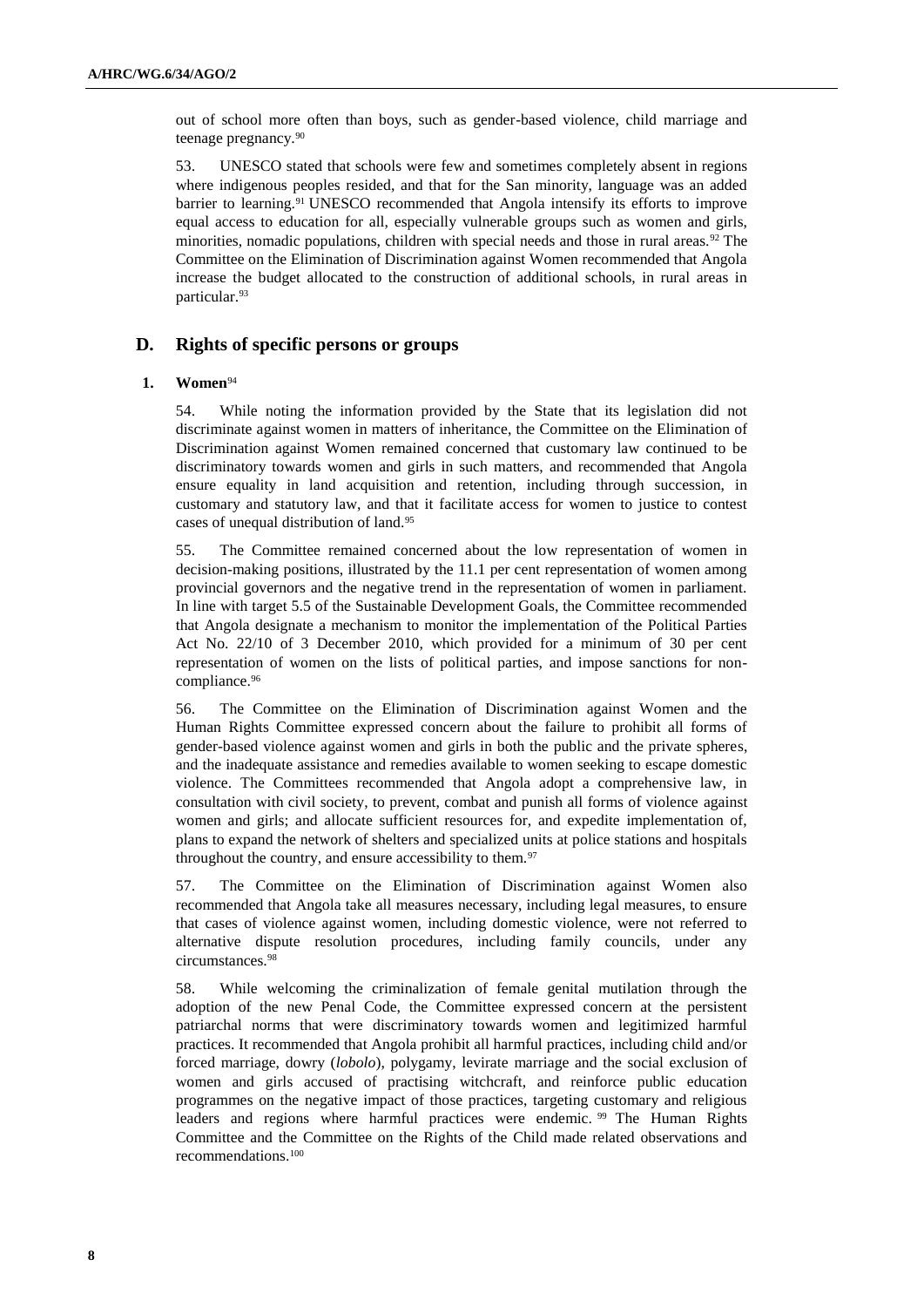#### **2. Children**<sup>101</sup>

59. The Committee on the Rights of the Child expressed concern about the recruitment and use of children above the age of 16 years in hostilities by armed forces and non-State armed groups, as well as the recruitment and use of children by private security companies, noting that such practices were not explicitly prohibited or criminalized.<sup>102</sup>

60. In view of the State's acceptance of the relevant recommendations from the universal periodic review in 2014, the Committee urged the State to amend the Children's Act, including by removing the legal defence of "justifiable correction", the Domestic Violence Act, the Family Code, the Penal Code and any other relevant legislation to explicitly prohibit the use of corporal punishment in all settings.<sup>103</sup>

61. The Committee urged Angola to assess the number of children in street situations, undertake studies on the root causes of the large number of children in street situations and develop a comprehensive strategy, with the involvement of such children, to address those causes, with the aim of reducing and preventing the phenomenon.<sup>104</sup>

62. The Human Rights Committee reiterated its concern about the practice of accusing children of witchcraft, and indicated that Angola should intensify its efforts to protect children accused of witchcraft from ill-treatment and abuses, including by strengthening its awareness-raising initiatives among the population, in particular in rural areas.<sup>105</sup>

63. The Human Rights Committee expressed concern at the fact that under article 24 of the Family Code, early marriage was legal and permissible on an exceptional basis from the age of 16 for boys and from the age of 15 for girls.<sup>106</sup> The Committee on the Rights of the Child and the Human Rights Committee urged Angola to expedite the revision of the Family Code to ensure that the minimum age of marriage was set at 18 years for both girls and boys, and that there were no exceptions to the minimum age of marriage, including under customary law. <sup>107</sup> The Committee on the Elimination of Discrimination against Women made a similar recommendation and also recommended that Angola criminalize all child and/or forced marriage.<sup>108</sup>

64. The Committee on the Rights of the Child expressed serious concern that the goal of registering 100 per cent of children at birth by 2017 set out in the National Development Plan 2013–2017 had not been achieved, that the State's mass registration programme was continuing to be implemented with only a significantly reduced budget, and that birth registration rates remained low, with a considerable divide between urban and rural areas.<sup>109</sup> UNESCO indicated that birth registration and the legal requirement for all children to obtain an identification card by the age of 10 years could be a practical obstacle hindering access to education for foreigners, including refugees and asylum seekers.<sup>110</sup>

65. The Committee on the Rights of the Child urged Angola to allocate sufficient financial, human and technical resources to the Civil Registration and Vital Statistics Programme for Africa and decentralize birth registration as far as possible to benefit rural and marginalized populations; and extend the national mass birth registration campaign to parents, including non-Angolan citizens, which would facilitate birth registration for their children. <sup>111</sup> The Human Rights Committee stated that Angola should step up efforts to remove practical obstacles to comprehensive birth registration of all children born to foreigners in Angola.<sup>112</sup>

#### **3.** Persons with disabilities<sup>113</sup>

66. The Committee on the Rights of the Child recommended that Angola pursue and strengthen its programmes and services for all children with disabilities aimed at enhancing their social inclusion; increase human, financial and material resources to develop inclusive education and ensure that it is given priority over the placement of children in specialized institutions and classes; and intensify measures, including awareness-raising, to combat the stigma attached to children with disabilities.<sup>114</sup>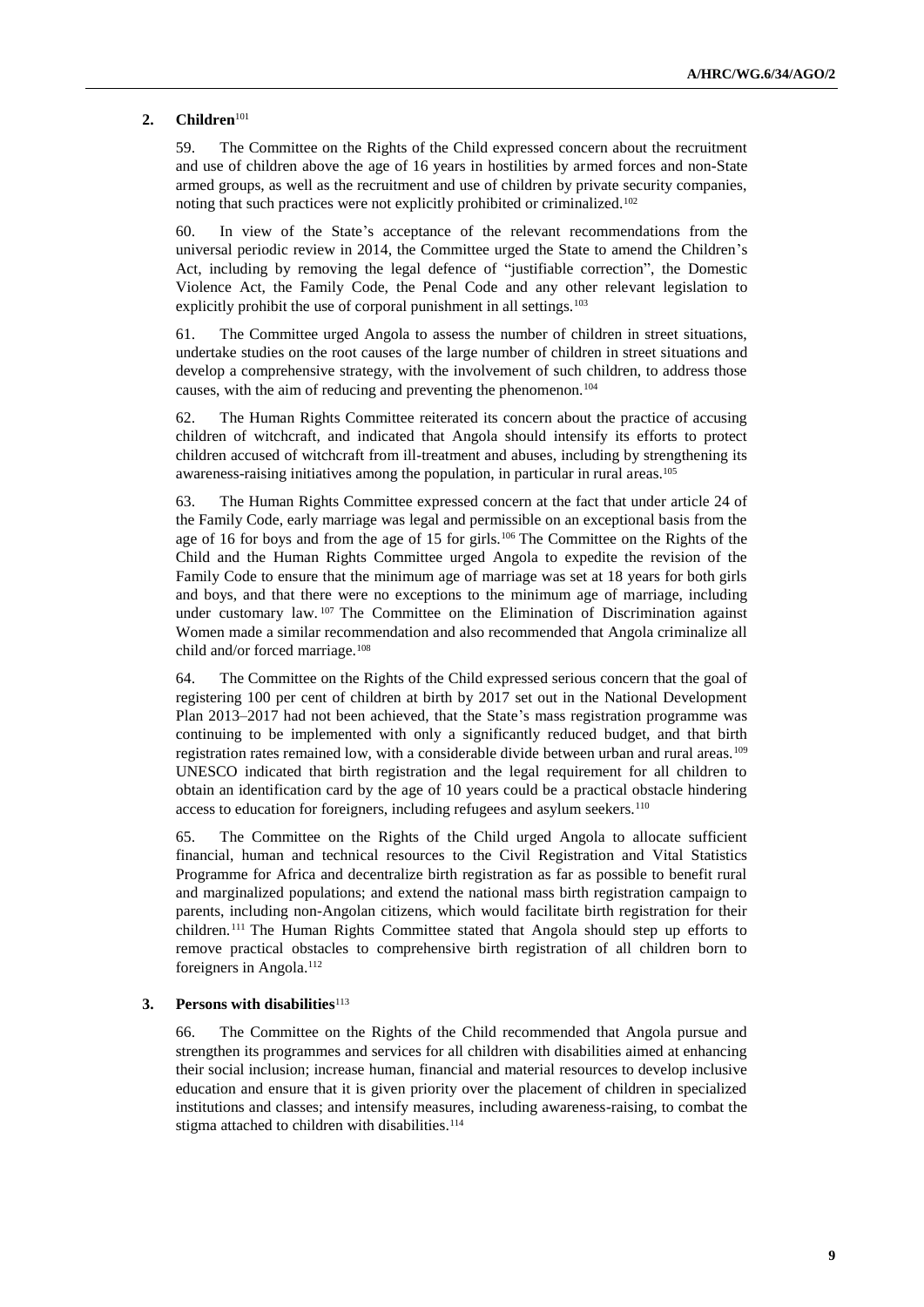### **4. Minorities and indigenous peoples**<sup>115</sup>

67. The Committee on Economic, Social and Cultural Rights expressed concern about the limited measures taken by Angola to promote minority languages, which could lead to the risk of extinction of a number of them.<sup>116</sup>

68. The Committee expressed concern that Angola did not recognize indigenous peoples living in its territory, and recommended that it adopt legislation and measures to recognize the status of indigenous peoples living in the State and adopt specific measures targeted at improving access to social services by indigenous peoples.<sup>117</sup>

69. While noting recent initiatives to recognize ownership and use of lands by some minority communities, the Human Rights Committee was nevertheless concerned that members of the San people continued to encounter impediments in maintaining access to their lands and that pastoralists in the south-west had faced exclusion from grazing lands and expropriation of land. The Committee stated that Angola should implement newly adopted programmes designed to empower members of minority communities and strengthen legislative and administrative measures in order to guarantee the rights of ethnic minorities and indigenous peoples.<sup>118</sup>

70. The Committee on Economic, Social and Cultural Rights expressed concern that development activities were impeding indigenous peoples from accessing their lands, and about the lack of a legal framework for consultation with the affected communities prior to embarking on such activities.<sup>119</sup> The Human Rights Committee stated that Angola should seek the free, prior and informed consent of indigenous peoples before planning or implementing development projects or granting licences to businesses for economic activities on territories traditionally owned, occupied or otherwise used by indigenous peoples.<sup>120</sup>

#### **5. Migrants, refugees and asylum seekers**<sup>121</sup>

71. The Human Rights Committee welcomed the State's policy to accommodate large numbers of migrants and asylum seekers within its territory, but expressed concern about reports of mass expulsions.<sup>122</sup>

72. In 2018, the United Nations High Commissioner for Human Rights warned that the mass deportation of nationals of a neighbouring country from Angola had resulted in serious human rights violations by security forces on both sides of the border, and had left at least 330,000 returnees in an extremely precarious situation. The High Commissioner called on the Government to halt any ongoing deportations until it could be sure that any returns would be carried out in full respect of the rule of law and the human rights of all affected migrants.<sup>123</sup>

73. The Special Rapporteur on migrants strongly recommended that Angola establish a comprehensive migration strategy that took into account all aspects of migration and fostered regular status for most migrants by organizing and facilitating mobility, rather than trying to resist it. $124$ 

74. The Special Rapporteur noted information about the deplorable working conditions in the artisanal diamond mining sector. Many migrant women worked as domestic workers, but labour inspections were not carried out in private households. <sup>125</sup> The Rapporteur recommended that Angola create a strong and effective labour inspection system, with more labour inspectors who were properly trained on human rights and labour standards.<sup>126</sup>

75. The Human Rights Committee expressed regret about the lack of implementation mechanisms for the law on the right to asylum and refugee status adopted in 2015, and stated that Angola should ensure the implementation of that law and put in place fair and effective asylum procedures, and issue and renew identification documents for asylum seekers and refugees in a timely manner in order to facilitate their access to basic social services.<sup>127</sup>

76. The Human Rights Committee and the Committee on Economic, Social and Cultural Rights recommended that the State should ensure that detention of asylum seekers and refugees was used only as a last resort and that those detained in reception centres were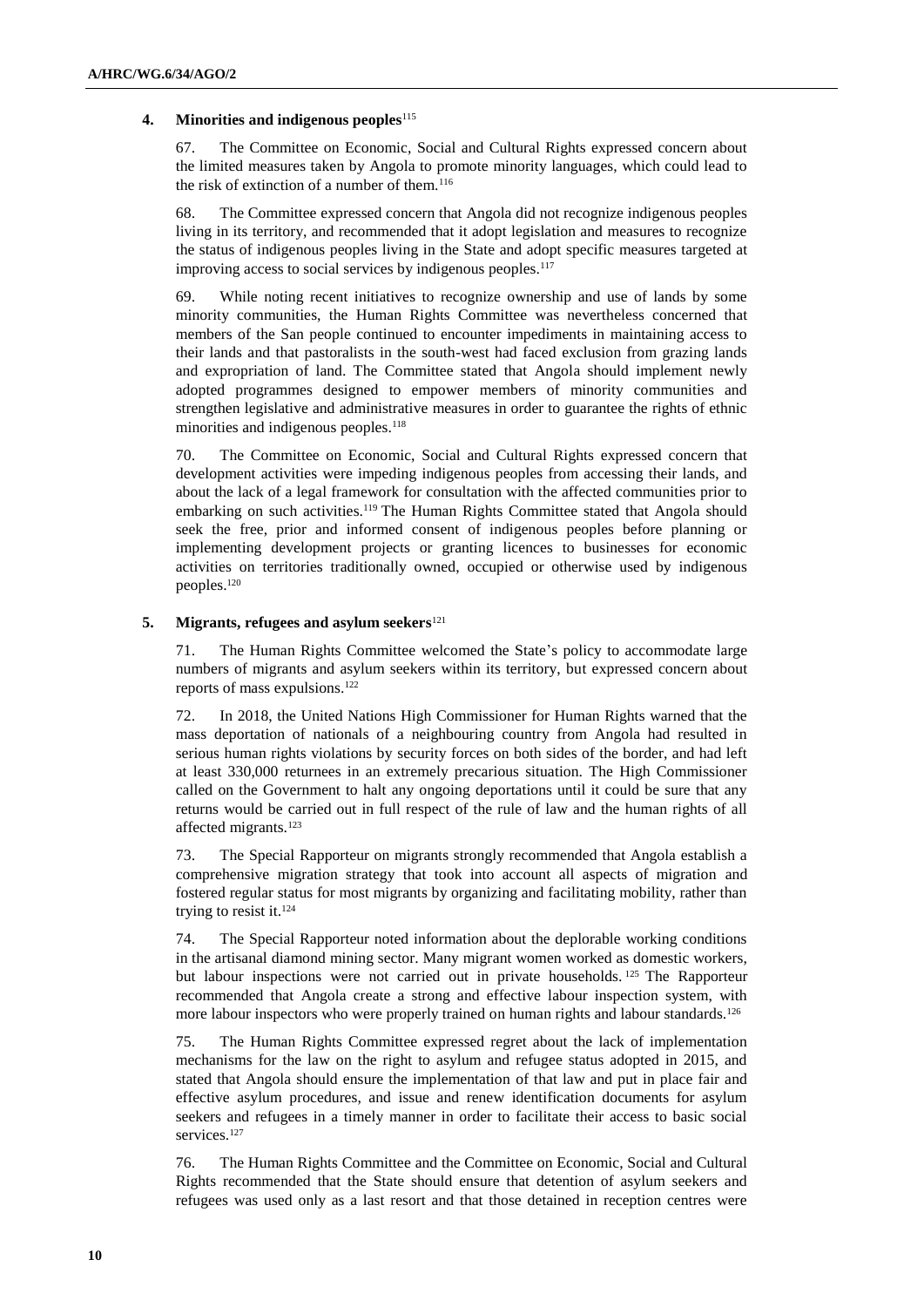provided with legal safeguards. <sup>128</sup> The Special Rapporteur on migrants made a similar recommendation, and also recommended that the State develop alternatives to detention.<sup>129</sup>

*Notes*

- <sup>1</sup> Tables containing information on the scope of international obligations and cooperation with international human rights mechanisms and bodies for Angola will be available at [www.ohchr.org/EN/HRBodies/UPR/Pages/AOIndex.aspx.](file://///conf-share1/conf/Groups/Human%20Rights%20Editing/Editors/Nash/www.ohchr.org/EN/HRBodies/UPR/Pages/AOIndex.aspx)
- <sup>2</sup> For relevant recommendations, see A/HRC/28/11, paras. 134.1-134.34, 134.61, 134.65, 134.67, 134.99, 134.184, 135.1–135.11, 135.25 and 135.27–135.29.
- CCPR/C/AGO/CO/2, para. 30; CRC/C/AGO/CO/5-7, para. 40; A/HRC/35/25/Add.1, para. 82; and A/HRC/35/25/Add.5.
- E/C.12/AGO/CO/4-5, para. 60, and CRC/C/AGO/CO/5-7, para. 40.

Ibid.

- E/C.12/AGO/CO/4-5, para. 59, and CRC/C/AGO/CO/5-7, para. 40.
- CRC/C/AGO/CO/5-7, para. 39.
- CEDAW/C/AGO/CO/7, para. 38; A/HRC/35/25/Add.1, para. 79; and A/HRC/35/25/Add.5.
- OHCHR, *United Nations Human Rights Report 2018* (Geneva, 2018), pp. 77, 92 and 165.
- Se[e www.ohchr.org/EN/HRBodies/UPR/Pages/UPRImplementation.aspx.](file://///conf-share1/conf/Groups/Human%20Rights%20Editing/Editors/Nash/www.ohchr.org/EN/HRBodies/UPR/Pages/UPRImplementation.aspx)
- <sup>11</sup> For relevant recommendations, see A/HRC/28/11, paras. 134.35-134.54, 134.56-134.57, 134.61-134.64, 134.83 and 135.12–135.24.
- CCPR/C/AGO/CO/2, paras. 3, 11 and 19.
- Ibid., paras. 21 and 41.
- OHCHR, "Angola: Decriminalising same sex relations a welcome step for equality", 25 January 2019.
- CCPR/C/AGO/CO/2, paras. 9–10.
- CEDAW/C/AGO/CO/7, para. 18; E/C.12/AGO/CO/4-5, para. 14; A/HRC/35/25/Add.1, para. 81; CRC/C/AGO/CO/5-7, para. 11, and A/HRC/35/25/Add.5.
- A/HRC/35/25/Add.1, para. 82.
- CCPR/C/AGO/CO/2, para. 30.
- <sup>19</sup> For relevant recommendations, see A/HRC/28/11, paras. 134.66 and 134.68.
- CCPR/C/AGO/CO/2, paras. 13–14.
- CEDAW/C/AGO/CO/7, para. 12.
- CCPR/C/AGO/CO/2, para. 14.
- <sup>23</sup> For relevant recommendations, see A/HRC/28/11, paras. 134.187-134.192 and 135.26.
- CRC/C/AGO/CO/5-7, para. 14.
- UNICEF, "UNICEF annual report 2017: Angola", pp. 2–3.
- <sup>26</sup> For relevant recommendations, see A/HRC/28/11, paras. 134.82–134.84.
- CRC/C/OPAC/AGO/CO/1, para. 30.
- Ibid., para. 31. See also CCPR/C/AGO/CO/2, paras. 27–28.
- CCPR/C/AGO/CO/2, paras. 27–28.
- Ibid., paras. 25–26.
- Ibid., paras. 29–30.
- Ibid., paras. 35–36.
- Ibid., paras. 31–32.
- A/72/79, annex, para. 11.
- For relevant recommendations, see A/HRC/28/11, paras. 134.56–134.58, 134.84 and 134.108– 134.121.
- CCPR/C/AGO/CO/2, para. 37.
- CRC/C/AGO/CO/5-7, para. 37.
- CCPR/C/AGO/CO/2, para. 38. See also CEDAW/C/AGO/CO/7, para. 14.
- E/C.12/AGO/CO/4-5, para. 12.
- CEDAW/C/AGO/CO/7, paras. 13–14.
- CCPR/C/AGO/CO/2, paras. 11–12. See also CRC/C/AGO/CO/5-7, para. 9.
- E/C.12/AGO/CO/4-5, para. 10.
- CRC/C/AGO/CO/5-7, para. 37–38.
- For relevant recommendations, see A/HRC/28/11, paras. 134.40–134.41, 134.65, 134.122–134.137 and 135.30–135.34.
- UNESCO submission for the universal periodic review of Angola, paras. 4–6.
- CCPR/C/AGO/CO/2, para. 41.
- Ibid., para. 42.
- UNESCO submission, para. 16.
- CCPR/C/AGO/CO/2, para. 43.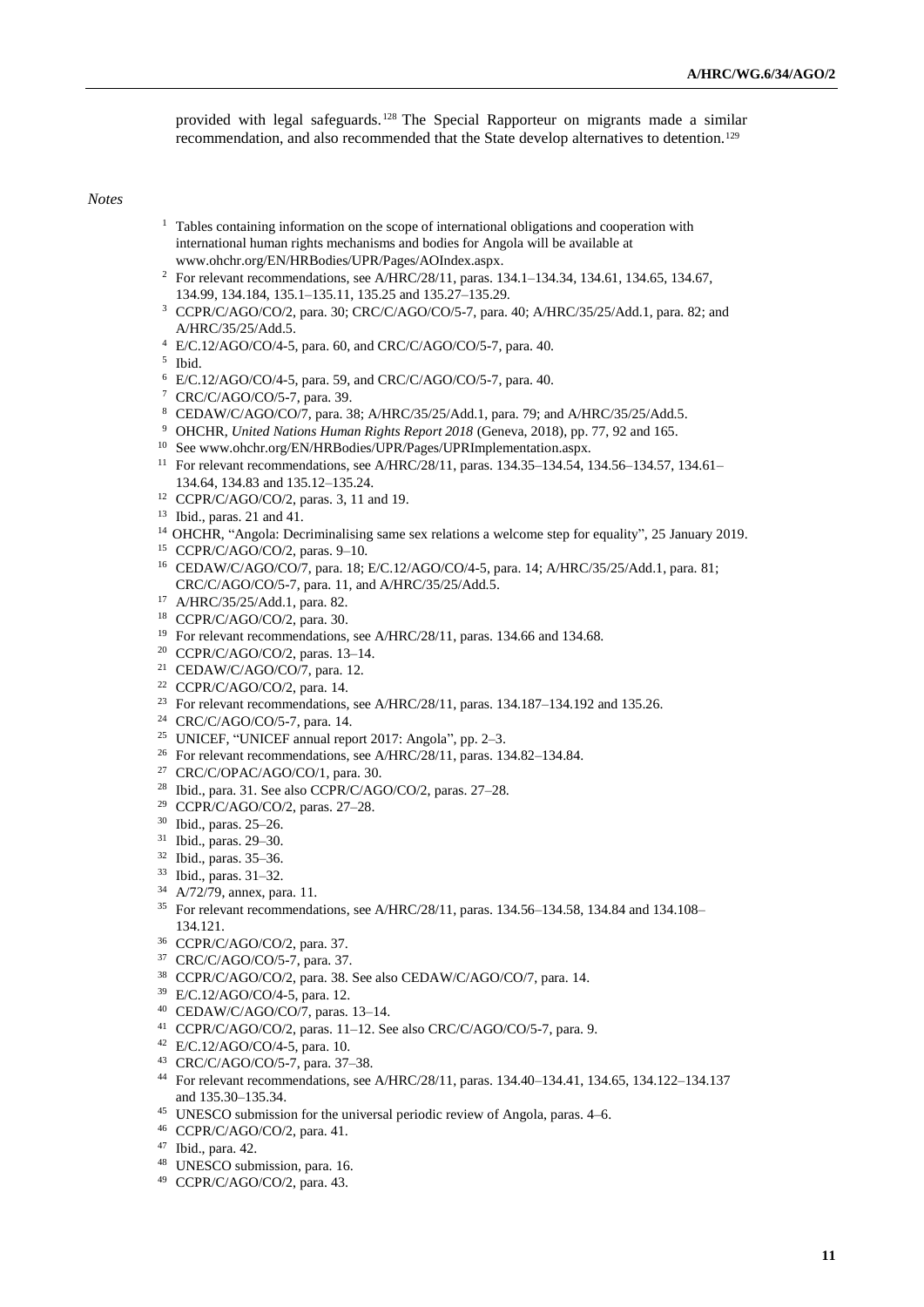- Ibid., paras. 45–46.
- For relevant recommendations, see A/HRC/28/11, para. 134.86.
- CEDAW/C/AGO/CO/7, paras 27–28, and CCPR/C/AGO/CO/2, paras. 33–34.
- For relevant recommendations, see A/HRC/28/11, para. 134.70.
- E/C.12/AGO/CO/4-5, paras. 27–28.
- Ibid., para. 33. See also CRC/C/AGO/CO/5-7, para. 35.
- E/C.12/AGO/CO/4-5, para. 34.
- CCPR/C/AGO/CO/2, para. 34.
- E/C.12/AGO/CO/4-5, paras. 31–32.
- CEDAW/C/AGO/CO/7, para. 38.
- E/C.12/AGO/CO/4-5, paras. 37–38.
- For relevant recommendations, see A/HRC/28/11, paras. 134.138–134.154 and 134.188.
- E/C.12/AGO/CO/4-5, paras. 43–44.
- CRC/C/AGO/CO/5-7, para. 9.
- CEDAW/C/AGO/CO/7, paras. 41–42.
- E/C.12/AGO/CO/4-5, para. 48.
- UN-Habitat submission for the universal periodic review of Angola, pp. 1–2.
- E/C.12/AGO/CO/4-5, para. 46.
- Ibid., para. 45.
- UN-Habitat submission, p. 2.
- CRC/C/AGO/CO/5-7, paras. 32–33.
- UNICEF, "UNICEF annual report 2017: Angola", p. 14.
- For relevant recommendations, see A/HRC/28/11, paras. 134.138–134.139, 134.148 and 134.155– 134.163.
- E/C.12/AGO/CO/4-5, paras. 49–50.
- CEDAW/C/AGO/CO/7, para. 39. See also CCPR/C/AGO/CO/2, paras. 21–22.
- CEDAW/C/AGO/CO/7, para. 40. See also CCPR/C/AGO/CO/2, paras. 21–22, and CRC/C/AGO/CO/5-7, para. 29.
- CRC/C/AGO/CO/5-7, para. 28.
- UNICEF, "UNICEF annual report 2017: Angola", p. 29.
- CRC/C/AGO/CO/5-7, para. 32.
- Ibid., paras. 28 and 33.
- Ibid., para. 31.
- Ibid., paras. 27–28.
- 82 For relevant recommendations, see A/HRC/28/11, paras. 134.138 and 134.164–134.177.
- UNESCO submission, para. 13.
- Ibid., para. 14.
- E/C.12/AGO/CO/4-5, para. 53.
- UNESCO submission, para. 13.
- E/C.12/AGO/CO/4-5, para. 54.
- CRC/C/AGO/CO/5-7, para. 34.
- UNESCO submission, para. 13.
- Ibid., para. 14.
- Ibid., para. 13.
- Ibid., para. 14.
- CEDAW/C/AGO/CO/7, para. 36.
- For relevant recommendations, see A/HRC/28/11, paras. 134.36–134.37, 134.42, 134.59–134.60, 134.67–134.72, 134.97–134.107, 134.135–134.137 and 134.153.
- CEDAW/C/AGO/CO/7, paras. 47–48.
- Ibid., paras. 31–32. See also CCPR/C/AGO/CO/2, paras. 15–16.
- <sup>97</sup> CEDAW/C/AGO/CO/7, paras. 25-26, and CCPR/C/AGO/CO/2, paras. 17-18.
- CEDAW/C/AGO/CO/7, para. 26.
- Ibid., paras. 23–24.
- CCPR/C/AGO/CO/2, paras. 19–20, and CRC/C/AGO/CO/5-7, para. 22. See also E/C.12/AGO/CO/4- 5, paras. 39–40.
- <sup>101</sup> For relevant recommendations, see A/HRC/28/11, paras. 134.37-134.39, 134.55, 134.59, 134.66, 134.73–134.81, 134.87–134.96 and 134.159–134.160.
- CRC/C/OPAC/AGO/CO/1, para. 20.
- CRC/C/AGO/CO/5-7, para. 21.
- Ibid., para. 36.
- CCPR/C/AGO/CO/2, paras. 47–48.
- Ibid., para. 19.
- CRC/C/AGO/CO/5-7, para. 22, and CCPR/C/AGO/CO/2, para. 20.